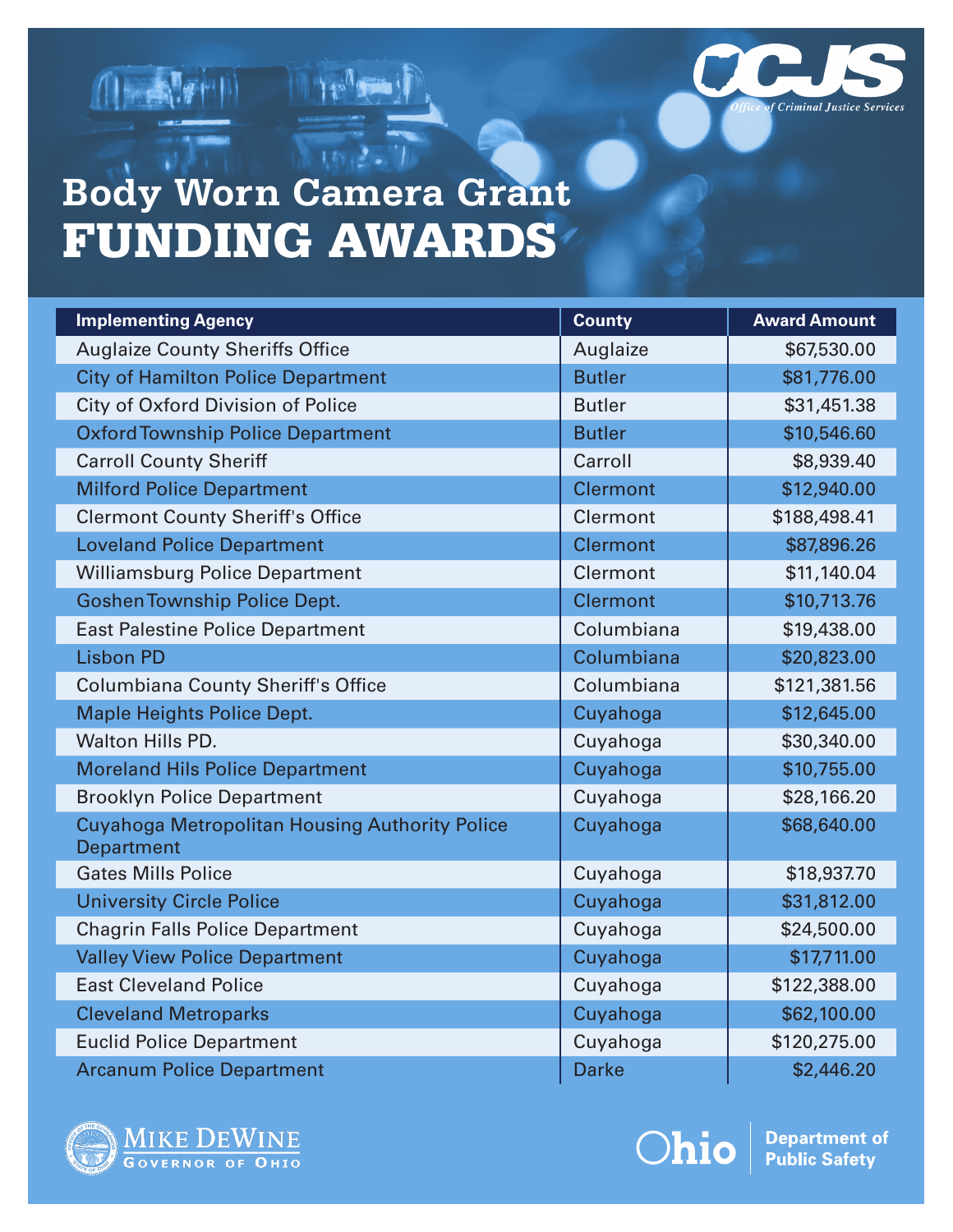#### **BODY WORN CAMERA GRANT**

## FUNDING AWARDS



| <b>Implementing Agency</b>                 | <b>County</b>   | <b>Award Amount</b> |
|--------------------------------------------|-----------------|---------------------|
| <b>Defiance Police Department</b>          | <b>Defiance</b> | \$73,663.00         |
| <b>Erie County Sheriff's Office</b>        | <b>Erie</b>     | \$37,188.92         |
| <b>Upper Arlington Police Division</b>     | Franklin        | \$62,355.00         |
| <b>Village of Obetz</b>                    | Franklin        | \$75,959.36         |
| <b>Hilliard Division of Police</b>         | Franklin        | \$58,830.00         |
| <b>Whitehall Division of Police</b>        | Franklin        | \$46,675.00         |
| <b>Franklin County Sheriff's Office</b>    | Franklin        | \$232,200.00        |
| <b>Grove City Police Department</b>        | Franklin        | \$58,976.28         |
| <b>Blendon Township Police Department</b>  | Franklin        | \$19,224.00         |
| <b>Fayette Police Department</b>           | <b>Fulton</b>   | \$15,676.21         |
| <b>South Russell Police Department</b>     | Geauga          | \$20,009.00         |
| <b>Xenia Police Division</b>               | <b>Greene</b>   | \$26,170.45         |
| <b>Beavercreek Police Department</b>       | Greene          | \$17,950.00         |
| <b>Byesville Village Police Department</b> | <b>Guernsey</b> | \$2,344.00          |
| <b>Reading Police Department</b>           | Hamilton        | \$24,712.63         |
| <b>Forest Park Police Department</b>       | <b>Hamilton</b> | \$30,501.00         |
| <b>Newtown Police Department</b>           | Hamilton        | \$30,151.10         |
| <b>North College Police Department</b>     | <b>Hamilton</b> | \$30,194.25         |
| University of Cincinnati                   | Hamilton        | \$60,428.20         |
| <b>Norwalk Police Department</b>           | <b>Huron</b>    | \$23,201.70         |
| <b>Monroeville Police</b>                  | Huron           | \$2,445.00          |
| <b>Jackson County Sheriff's Office</b>     | <b>Jackson</b>  | \$46,816.00         |
| <b>City of Mentor</b>                      | Lake            | \$53,273.75         |
| <b>KIRTLAND POLICE</b>                     | Lake            | \$6,748.00          |
| Newark Div. of Police                      | Licking         | \$96,058.40         |
| <b>Bellefontaine Police Department</b>     | Logan           | \$79,650.60         |
| <b>Logan County Sheriff's Office</b>       | Logan           | \$46,206.00         |
| <b>Lorain County Metro Parks</b>           | Lorain          | \$14,187.85         |
| <b>Lorain Police Department</b>            | Lorain          | \$94,320.00         |
| <b>Lorain County Sheriff's Office</b>      | Lorain          | \$147,042.08        |
| <b>Whitehouse Police Department</b>        | Lucas           | \$10,324.00         |
| <b>Sylvania Township Police</b>            | Lucas           | \$83,634.66         |







**Department of<br>Public Safety**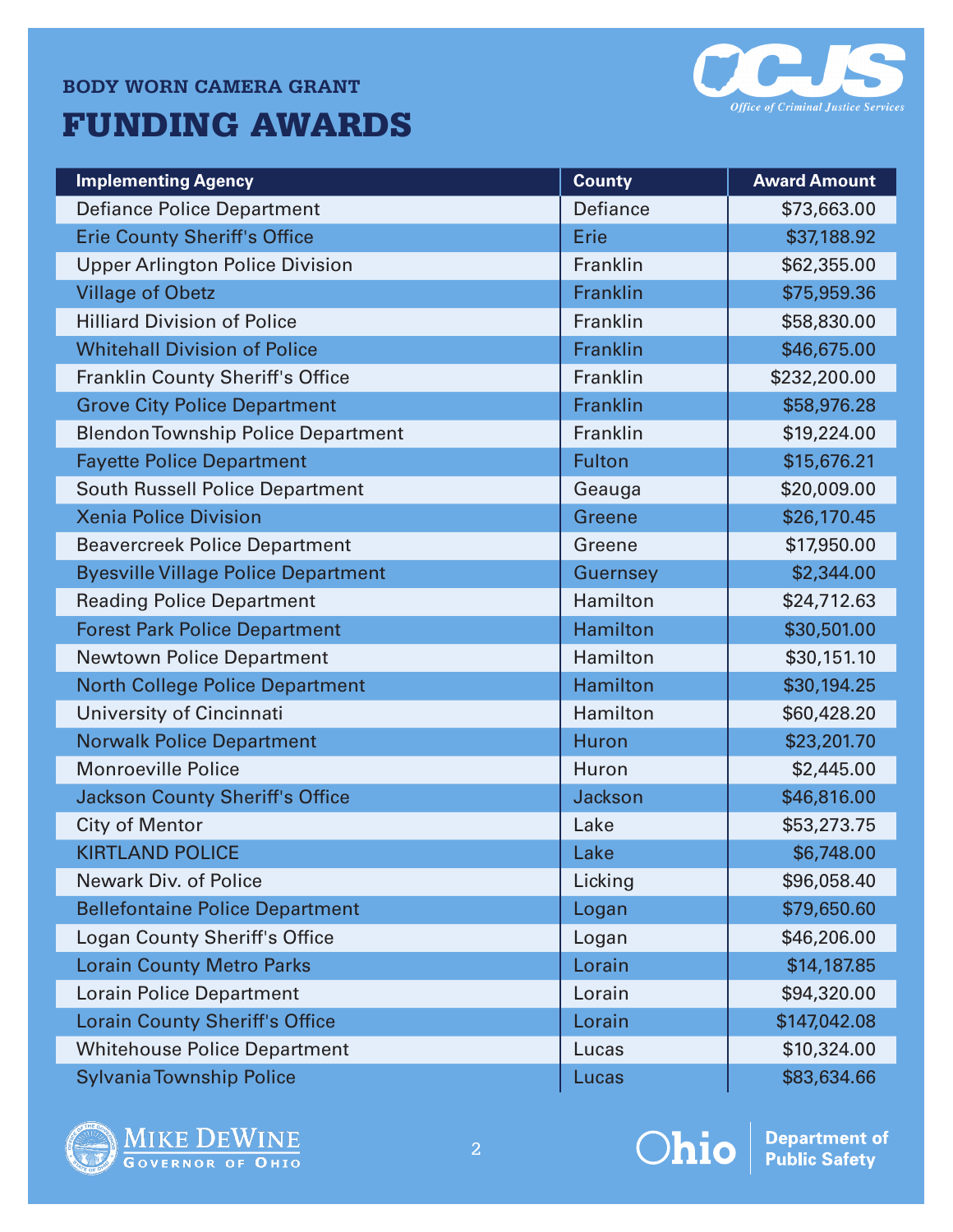#### **BODY WORN CAMERA GRANT**

# FUNDING AWARDS



| <b>Implementing Agency</b>                   | <b>County</b>    | <b>Award Amount</b> |
|----------------------------------------------|------------------|---------------------|
| City of Sylvania, Police Division            | Lucas            | \$12,820.00         |
| <b>Toledo Police Department</b>              | Lucas            | \$32,541.50         |
| <b>Goshen Police District</b>                | Mahoning         | \$12,889.44         |
| <b>New Middletown PD</b>                     | <b>Mahoning</b>  | \$2,928.00          |
| <b>Mahoning County Sheriff's Office</b>      | Mahoning         | \$30,559.20         |
| <b>Struthers Police Department</b>           | Mahoning         | \$13,250.00         |
| <b>Marion Police Department</b>              | <b>Marion</b>    | \$93,092.00         |
| <b>Medina County Sheriff's Office</b>        | <b>Medina</b>    | \$18,000.00         |
| <b>Brunswick Hills Police Department</b>     | Medina           | \$33,420.00         |
| <b>City of Wadsworth</b>                     | <b>Medina</b>    | \$28,268.21         |
| <b>Medina City Police Department</b>         | Medina           | \$75,000.00         |
| <b>Medina Township Police Department</b>     | <b>Medina</b>    | \$33,896.00         |
| <b>Meigs County Sheriff's Office</b>         | <b>Meigs</b>     | \$68,017.00         |
| <b>Pomeroy Police Department</b>             | <b>Meigs</b>     | \$14,228.90         |
| <b>Mercer County Sheriff's Office</b>        | <b>Mercer</b>    | \$43,832.46         |
| <b>West Milton</b>                           | Miami            | \$22,605.00         |
| <b>Piqua Police Department</b>               | Miami            | \$24,750.00         |
| <b>City of Centerville</b>                   | Montgomery       | \$115,000.00        |
| <b>Montgomery County Sheriff's Office</b>    | Montgomery       | \$76,240.00         |
| <b>Miamisburg Police Department</b>          | Montgomery       | \$52,154.00         |
| New Lebanon PD                               | Montgomery       | \$10,982.63         |
| <b>Riverside Police Department</b>           | Montgomery       | \$38,785.00         |
| <b>Morgan County Sheriff' Office</b>         | Morgan           | \$12,400.00         |
| <b>Village of South Zanesville</b>           | <b>Muskingum</b> | \$5,000.00          |
| <b>Dresden Police Department</b>             | Muskingum        | \$3,529.00          |
| <b>Carroll Township Police Dept</b>          | <b>Ottawa</b>    | \$19,549.01         |
| <b>Oak Harbor Police Department</b>          | Ottawa           | \$22,935.50         |
| <b>Streetsboro Police Department</b>         | Portage          | \$6,876.00          |
| <b>Kent State University Police Services</b> | Portage          | \$23,780.00         |
| <b>Eaton Police Division</b>                 | Preble           | \$19,100.00         |
| <b>Mansfield Division of Police</b>          | Richland         | \$145,183.35        |
| <b>Scioto County Sheriff's Office</b>        | <b>Scioto</b>    | \$24,950.00         |







**Department of<br>Public Safety**